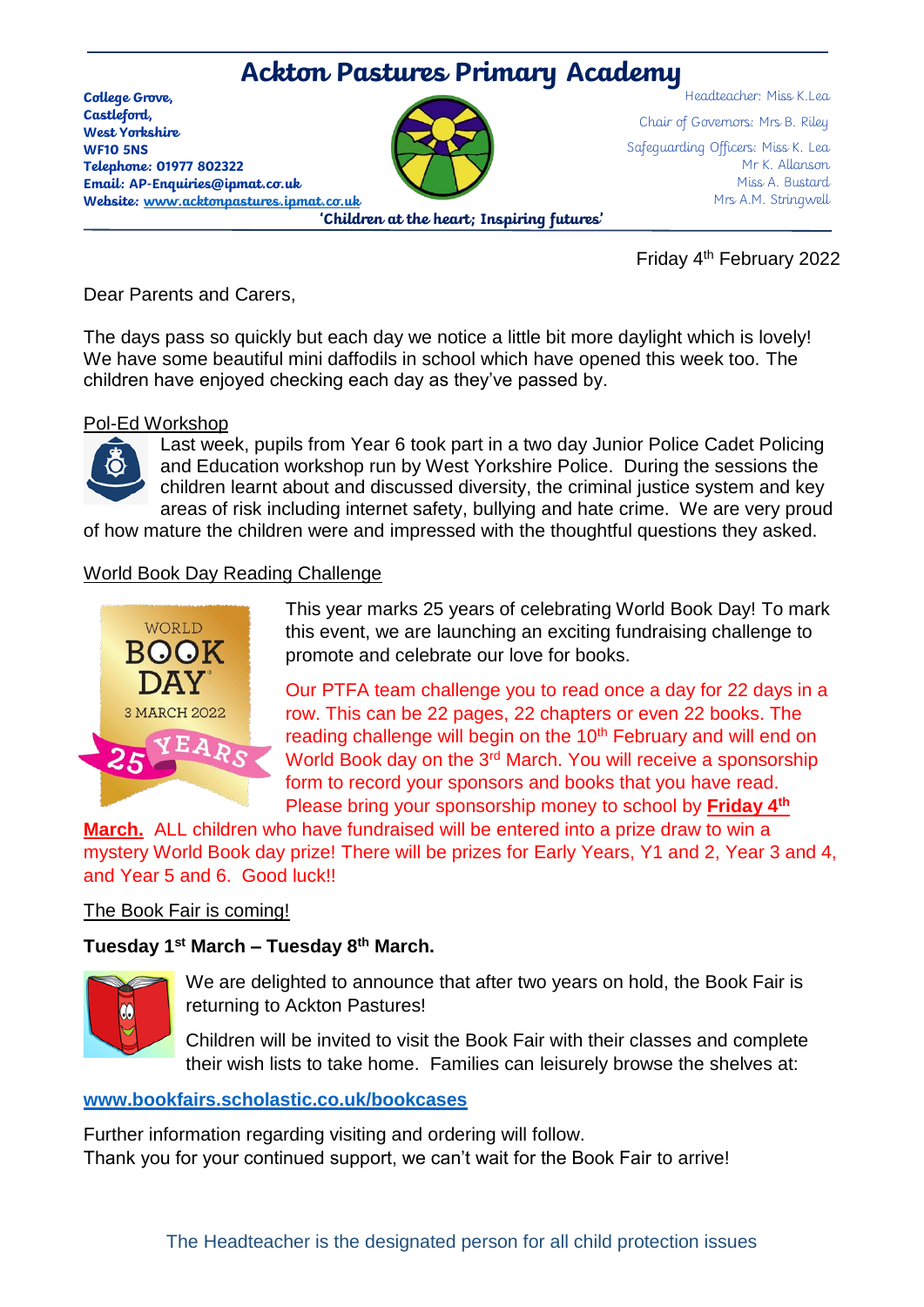# Children's Mental Health Week

Next week is Children's Mental Health Week. This year's theme is 'Growing Together'. During the week, the children will be learning that when life throws challenges our way, resilience can help us to cope when things go wrong, and that it is good to see difficult moments in our lives as opportunities for growth and to see things in a new light. We are looking forward to taking part in some interesting discussions and activities.

#### Safer Internet Day



Tuesday 8th February 2022 is Safer Internet Day. This year's theme is 'All fun and games? Exploring respect and relationships online'. During the week, the children will be learning about how to use technology responsibly and respectfully, including positive interactions with peers online. We will be

promoting the safe and positive use of digital technology for children and we encourage parents and carers to reinforce these messages at home.

#### Picture News

Picture News is a resource we use to provide our children with opportunities to learn from the world around us. We look at and discuss a current issue and question that is linked to the news. This helps to open up the world for the children and broaden their interests so that they can make more informed decisions.

This week's issue is shown on the poster below. We would encourage you to talk about this at home with the children. There are no right or wrong answers, it is an opportunity to discuss opinions together.



An update to the Highway Code has introduced a hierarchy of road users, which creates 'clearer and stronger priorities' for pedestrians. The Department for Transport claims that the changes, which are split into three main rules, have the foremost aim of improving safety for pedestrians, cyclists and horse riders. The changes came into force at the end of January and whilst they have been welcomed by cycling campaigners, the government has been accused, by some in the media, of not making the updates clearer and known to road users.